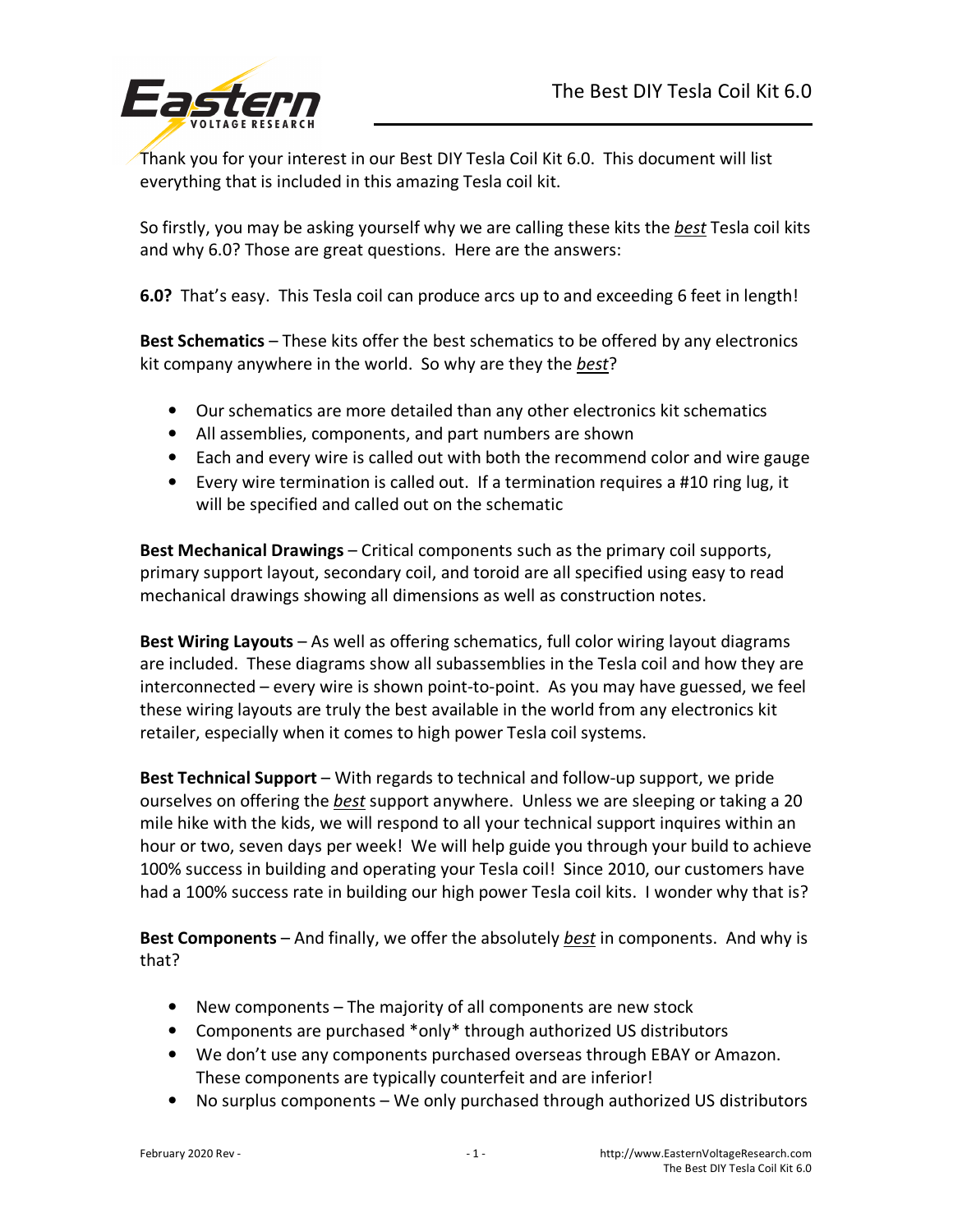

The following table lists all the assemblies, components, cables, and documentation that is including with the Best DIY Tesla Coil Kit 6.0.

| Item                                     | <b>QTY</b>     | <b>Additional Notes</b>                                                                          |
|------------------------------------------|----------------|--------------------------------------------------------------------------------------------------|
| <b>DRSSTC Controller 1000A</b>           | 1              | Fully assembled and tested                                                                       |
| Tuning Inductor                          | $\mathbf{1}$   | Pretuned                                                                                         |
| Universal MIDI 1.0 Interrupter           | 1              | Includes PCB, components, and instructions                                                       |
| <b>Power Distribution Assembly</b>       | $\mathbf{1}$   | Includes PCB, components                                                                         |
| <b>IGBT Heatsink Assembly</b>            | $\mathbf{1}$   | Machined heatsink with hardware                                                                  |
| <b>IGBT Busbar Assembly</b>              | $\mathbf{1}$   | 0.124" thick FR-4 8oz. copper laminated busbar                                                   |
| Resistor, 20k, 5W                        | $\overline{2}$ | Safety bleeder resistors for DC bus capacitors                                                   |
| IGBT Module, Half-Bridge                 | $\mathbf{1}$   | 1200V, 300A IGBT module                                                                          |
| IGBT Snubber Capacitor, 2uF              | $\mathbf{1}$   |                                                                                                  |
| IGBT Filter Capacitor, 0.1uF             | $\mathbf{1}$   |                                                                                                  |
| <b>IGBT Gate Drive Board Assembly</b>    | $\mathbf{1}$   | Includes PCB, terminals, components                                                              |
| <b>IGBT Gate Drive Transformer Kit</b>   | $\mathbf{1}$   | Includes ferrite core and wire                                                                   |
| DC Bus Capacitor, 4200uF, 250V           | $\overline{2}$ |                                                                                                  |
| Rectifier Module, 1000V, 35A             | $\mathbf{1}$   |                                                                                                  |
| <b>Primary Capacitor Assembly</b>        | $\mathbf{1}$   | Includes PCB, terminals, components, and hardware                                                |
| Capacitor, 0.47uF, 2kV<br>$\overline{a}$ | 8              | Capacitors for the above primary capacitor assembly                                              |
| Fan, Muffin, 120VAC                      | $\overline{2}$ |                                                                                                  |
| Fan Guards                               | 2              |                                                                                                  |
| 1024:1 Current Transformer Kit           | $\overline{2}$ | Includes (2) ferrite cores per kit and wire                                                      |
| Polycarbonate Primary Supports           | 8              | Machined with 10-32 inserts for mounting                                                         |
| Polycarbonate DC Cap Bracket             | 1              | Machined with 10-32 inserts for mounting and hardware                                            |
| Polycarbonate Pri Cap Bracket            | $\mathbf{1}$   | Machined with 10-32 inserts for mounting and hardware                                            |
|                                          |                |                                                                                                  |
| Terminal, Tab, Yellow                    | 5              | Terminals for connecting wires to various components and<br>subassemblies within the Tesla coil. |
| Terminal, Forked Tongue, Yellow          | 3              |                                                                                                  |
| Terminal, Tab, Red                       | 9              |                                                                                                  |
| Terminal, #10 Lug, Yellow                | 10             |                                                                                                  |
| Terminal, #10 Lug, Red                   | 3              |                                                                                                  |
| Terminal, Tab, Clear                     | $\overline{4}$ |                                                                                                  |
| <b>Primary Coil Clips</b>                | $\overline{2}$ |                                                                                                  |
| Fiber Optic Cable, 5M                    | $\mathbf{1}$   | Connects DRSSTC controller with Universal MIDI interrupter                                       |
|                                          |                |                                                                                                  |
| Documentation - Schematic                | 1              | 11x17 prints                                                                                     |
| Documentation - Wiring Diagram           | $\mathbf 1$    | 11x17 prints (full color)                                                                        |
| Documentation - Mech Drawings            | $\mathbf{1}$   | 11x17 prints (full color)                                                                        |
|                                          |                |                                                                                                  |
|                                          |                |                                                                                                  |

Note: Please note that Eastern Voltage Research reserves the right to change this list at any time without notice or substitute alternate components so long as overall functionality is not changed.

What is not included in the Best DIY Tesla Coil Kit 6.0